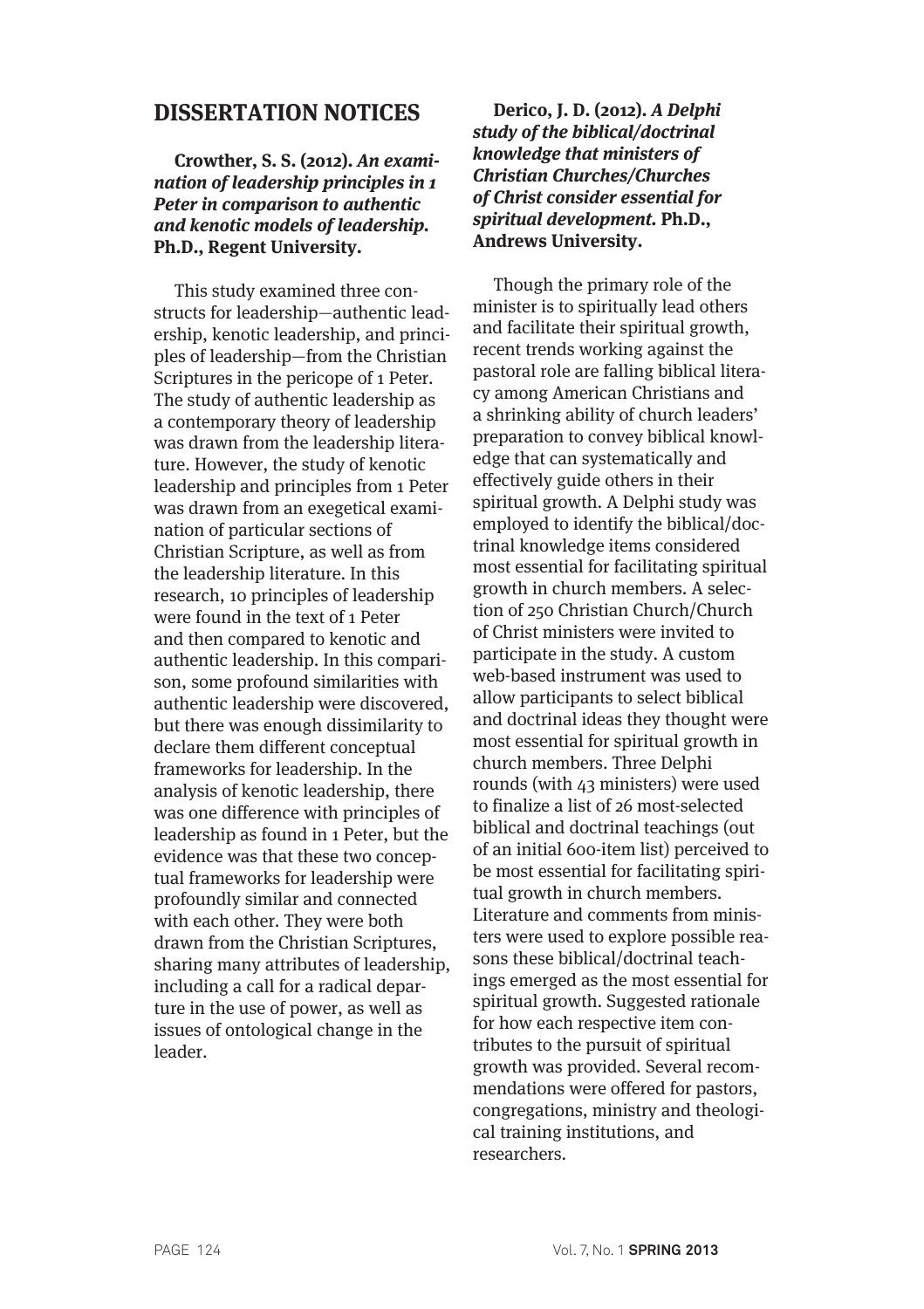## **Hines, C. D. (2012). A study of pastors, their leadership and the results of their churches. Ph.D., Dallas Baptist University.**

Seventy-two pastors in the Dallas/Fort Worth Metroplex who have not earned a graduate degree from an accredited theological school and 150 pastors in the Dallas/Fort Worth Metroplex who have earned a graduate degree from an accredited theological school completed the Leadership Practices Inventory-Self along with a brief demographic questionnaire. Independent samples t-tests were performed between these two groups to discover if there was any statistical difference between these two groups on the five leadership practices measured by the Leadership Practices Inventory-Self. The data analysis yielded no statistical difference between the two groups of pastors. Sixty-six of the 72 pastors who had not earned a graduate degree from an accredited theological school and 120 of the 150 pastors who had earned a graduate degree from an accredited theological school had numerical church data available. Further, independent samples t-tests were performed between these two groups to discover if there was any statistical difference between the two groups on the percent change in annual church receipts, percent change in membership totals, and percent change in annual number of baptisms during the tenure of the pastor. The data analysis resulted in discovering no statistical difference between the two groups of pastors.

#### **Johnson, C. F. (2012). Predicting leadership practices from spirituality in female leaders of corporations. Ph.D., Walden University.**

The growing presence of women in leadership positions has sparked an increased interest in women's leadership practices. A limited number of publications have acknowledged spirituality as an important variable in women's leadership style. Further research is needed to examine the relationship between spirituality and leadership practices. This quantitative study sought to determine whether leadership practices of female corporate leaders can be predicted from their spirituality. The theoretical foundation was grounded in Fry's spiritual leadership theory, which integrates relevant leader-andfollower higher-order needs and cultural and organizational effectiveness into a causal model framework. Three survey instruments—the Inventory on Spirituality (IS), the Leadership Practices Inventory-Self (LPI-Self), and the Multifactor Leadership Questionnaire (MLQ)—were used in this survey. Multiple linear regression and bivariate correlations were used to analyze data from the surveys completed by 181 female leaders of corporations. Results revealed significant relationships between spirituality and female leadership practices of inspiring a shared vision, modeling the way, encouraging the heart, and challenging the process.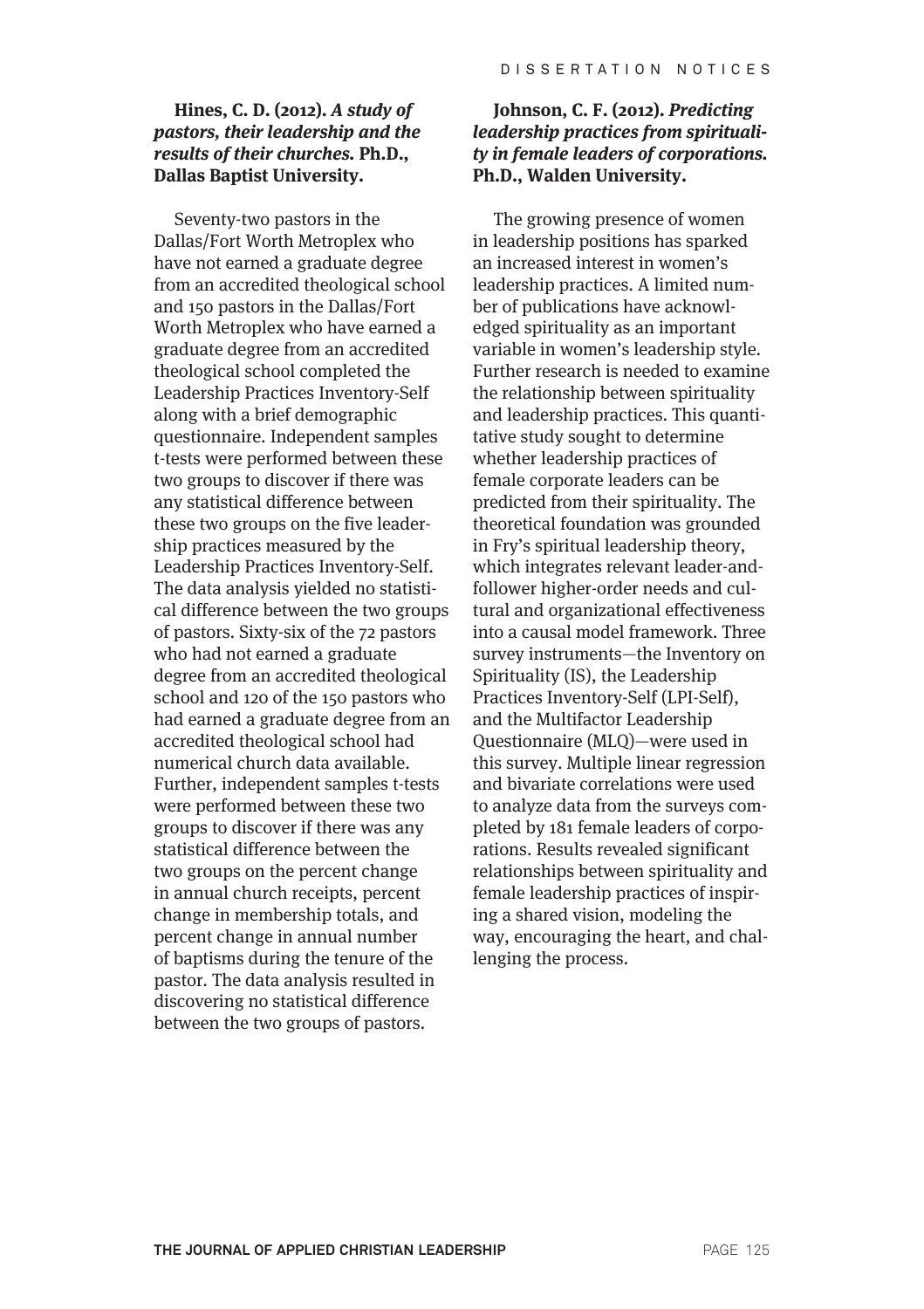## **Jones, G. W. (2012). A theological comparison between social science models and a biblical perspective of servant leadership. Ph.D., The Southern Baptist Theological Seminary.**

This dissertation examines servant leadership and its biblical antecedents from specific biblical texts and non-biblical literature. The biblical presentation of a comprehensive servant theology is consistent through both the Old and New Testaments. Servant leadership theory is connected with these biblical origins utilizing the lens of biblical slavery as a model for Christian leadership discovered in Mark 10:42-45. In addition, the christological paradox of "power through powerlessness" is introduced. Differences between the biblical view of servant leadership and the social science perspectives, particularly as seen through the writing of Robert K. Greenleaf, are discussed. The dissertation closes with an examination of Walter C. Kaiser's Principalizing Model for moving beyond theology to propose a means to discover biblical principles of servant leadership.

## **Mays, R. B. (2011). Comparing turnaround leadership in a rural church and in schools. Ph.D., University of Louisville.**

This qualitative study sought to illuminate successful practices of a turnaround leader in a rural church that are applicable cross-contextually, so as to inform the leadership efforts of various organizations seeking to reproduce organizational renewal on a wide-scale basis. This case study utilized participant observations, mined documents, and interviews with the pastor, three part-time staff members, and 24 members of a rural

congregation in a South-central Kentucky congregation that had grown 289% in active membership over the last 14 years. The data from the study revealed that members did not recall specific events that led to turnaround as clearly as they recalled unity and harmony; this was contrasted to the period of turmoil and split immediately before the turnaround and the initial, devastating split it had endured 20 years prior. They did not describe events as much as they did their pastor who helped bring peace and a culture that was conducive to revitalization. These findings propagate the notion that turnaround leaders often bear striking resemblances to one another, exhibiting many of the same personal character traits and intentional behaviors. These findings also suggest that turnaround leadership is not so much a product of individual charismatic leadership as it is the product of consistent, sustained attention to sound leadership behaviors.

## **Newkirk, D. (2012). Preparing women for Baptist Church leadership: Mentoring impact on beliefs and practices of female ministers. Ph.D., Fordham University.**

Today, a growing number of African-American women are answering the call to the Baptist church ministry, but their preparation, training, and mentoring is often insufficient. This study involved interviews with 10 African-American women to learn about their backgrounds, education, support and roles as Baptist ministers in the church. Two research questions guided the study. (1) How did being mentored or not being mentored affect African-American women ministers' perception of their effectiveness in ministry? (2) What relationship/role, if any, do mentors